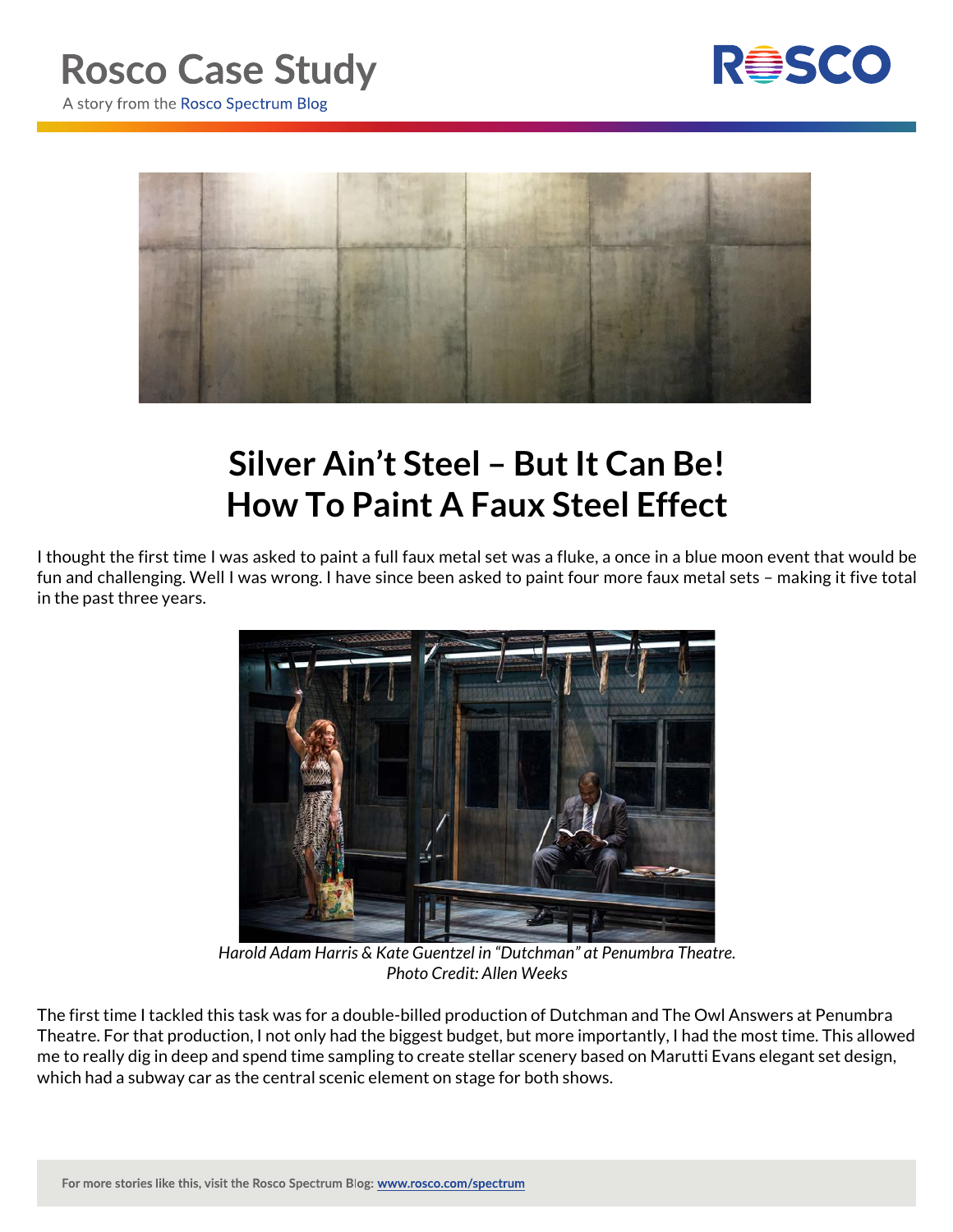

*Research example of actual rolled steel*

The concept was to re-create the look of rolled steel with paint. The sets were built at the University of Minnesota Scene Shop and Jason Allyn-Scherwin, the TD there, was crucial in helping me determine what base-materials would create a super smooth steel effect. Right off the bat – that meant that plywood and muslin were out. We decided on MDO, MDF and real Steel (that yes, I painted to look like… another type of steel).



*Subway car before (L), primed in Rosco Tough Prime Black (R) notice how consistent the finish is despite three different substrates*

After several experiments I realized that if I created a silver tinted glaze and gently rolled it over a black base I could get the stellar results I was searching for. With so many surfaces all needing to match each other, however, it was imperative that the substrates began with the same finish. Rosco Tough Prime Black to the rescue! This one product performed three steps on this project: it primed the steel, it primed and sealed the MDF and the MDO, and it provided the deep rich back base-color I needed consistently on each panel. I also liked that when I didn't need it full strength, I could thin it by 25-30% and it would stay black and not go grey.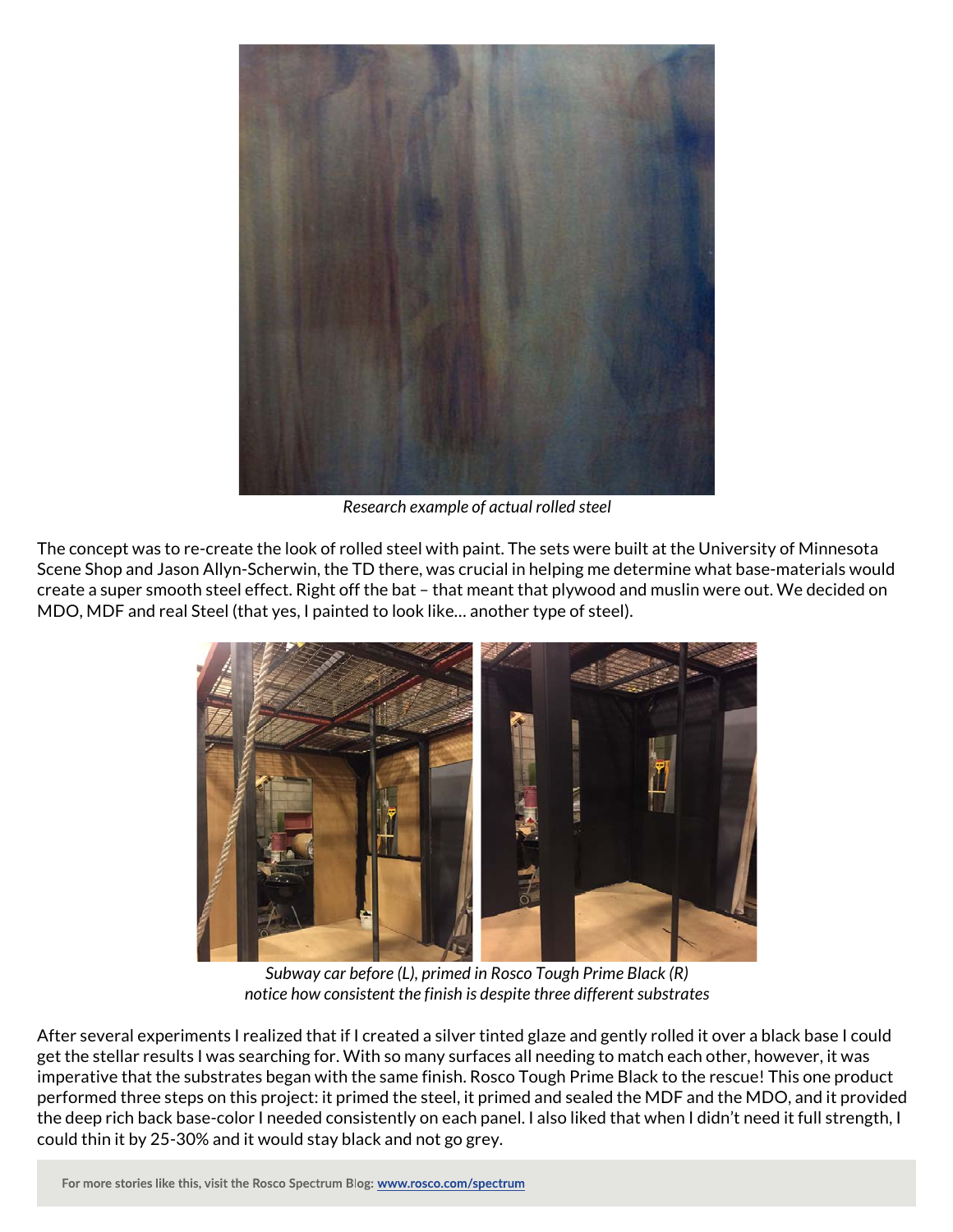

*From primer to finish – using the seams of the materials to her advantage helps create that rolled metal sheet effect*

I began my paint sampling with the easiest answer – silver paint from my local big box store. Guess what! Silver paint ain't steel – it just looked cheap and it didn't have any of the depth and the color changes that I needed to create a rolled steel effect. After lots of experiments, I realized that if I created a silver tinted glaze and gently rolled it over the Tough Prime Black base, I could get some stellar results.

For the glaze, I found that Rosco's Clear Gloss Acrylic performed the best on this project. It had the proper consistency, dried a bit slower for longer working time and was still really strong; so I knew it would hold up to any abuse it might suffer during transportation, load-in and performance.



*My initial glaze sample board (L) and my sample after mixing color into the silver (R)*

I also ended up mixing in small amounts of Rosco Off Broadway paint colors like Earth Umber, Van Dyke Brown and Pthalo Blue. Once I mixed up the color silver I wanted, I'd slowly add that paint mix into the glaze until I got a nice level of transparency when it dried. I was surprised at how powerful the silver was! My ratio ended up around one-part silver to four-parts glaze. These slightly different tinted mixes of silver glaze enabled me to create a better range of textured colors as I applied the glazes on top of the Tough Prime Black.